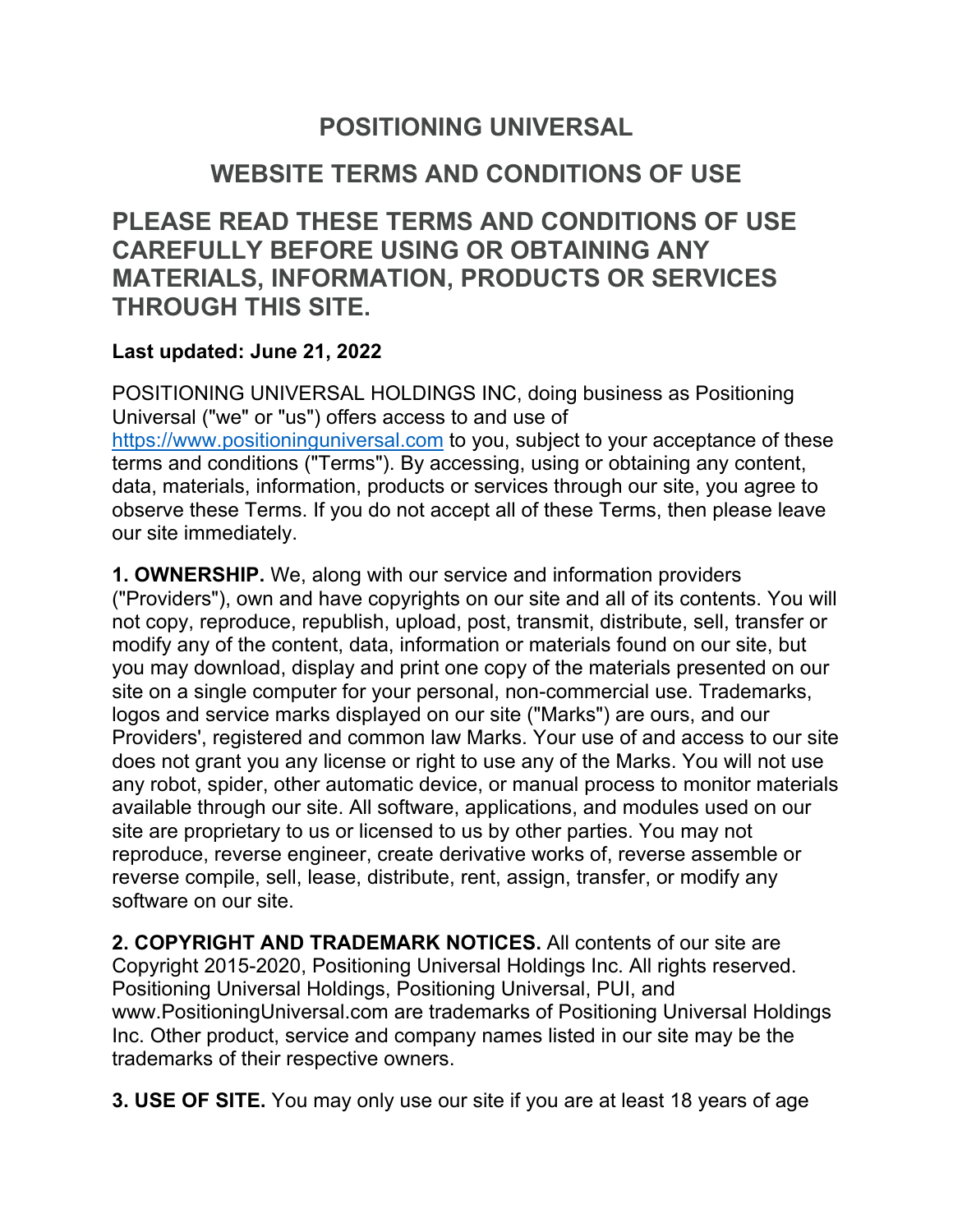and can enter into binding contracts (our site is not available for use by minors). You are responsible for maintaining the secrecy of your passwords, login and account information. You will be financially accountable for all uses of our site by you and anyone using your password and login information. You agree to be completely responsible for all charges, fees (including, without limitation, any monthly or use fees charged by us), duties, taxes and assessments arising out of the use of our site. You also represent and warrant that all information supplied by you to us is true and accurate. You may not use our site: to post or transmit any unlawful, threatening, libelous, defamatory, obscene, indecent, inflammatory, pornographic or profane material or any material that could constitute or encourage conduct that would be considered a criminal offense, give rise to civil liability, or otherwise violate any law; or for any other purpose that is unlawful or prohibited by these Terms. We may, at any time and without advance notice or liability, terminate or restrict your access to all or any component of our site. Your access to our site may not be uninterrupted or available at all times. We cannot promise that our site will be error-free, that defects or errors will be corrected or that our site or the servers that make it available are free from viruses or other harmful components. You will not use any device, software or routine that interferes or attempts to interfere with the normal operation of our site or take any action that imposes an unreasonable load on our computer equipment.

**4. USER INFORMATION.** Content you send to us, as between us and you, whether via e-mail, forms, messages, ideas, and/or suggestions, becomes our sole property and is transmitted at your sole risk. You are strictly prohibited from uploading to our site any material that contains any virus, worm, "trojan horse", time bomb, or similar contaminating or destructive feature. Violators may be prosecuted to the maximum extent of the law.

## **5. SOFTWARE AVAILABLE ON THIS SITE.**

5.1. Any software that is made available to download from our site ("Software") is our copyrighted work, or our affiliates, and/or their suppliers. Your use of the Software is governed by the terms of the end user license agreement, if any, which accompanies, or is included with, the Software ("License Agreement"). You may not install or use any Software that is accompanied by or includes a License Agreement unless you first agree to the License Agreement terms.

5.2. For any Software not accompanied by a License Agreement, we hereby grant to you a personal, nontransferable license to use the Software for viewing and otherwise using our site in accordance with these terms and conditions and for no other purpose.

5.3. Please note that all Software, including, without limitation, all HTML code and Active X controls contained on our site, is owned by us, our affiliates, and/or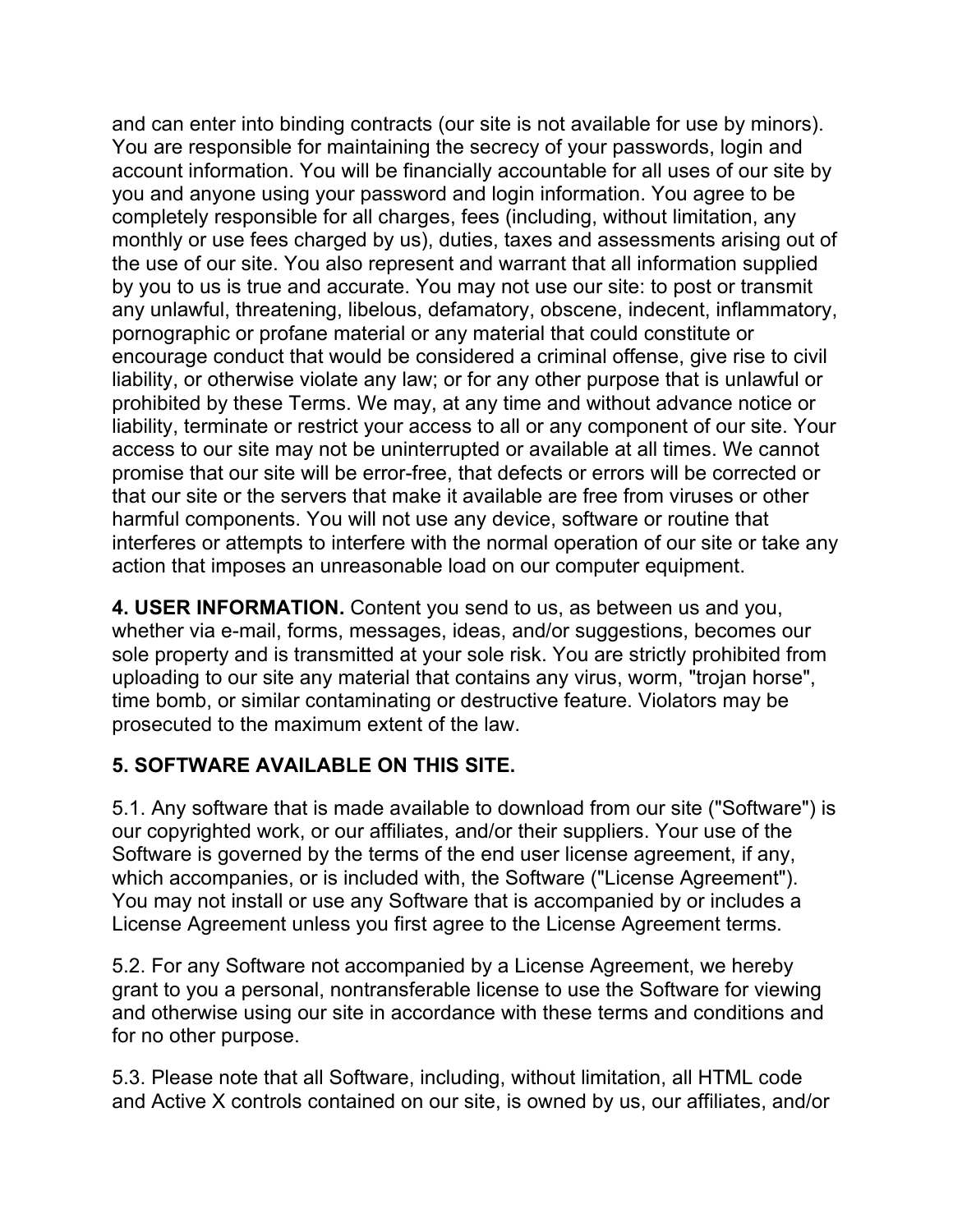their suppliers, and is protected by copyright laws and international treaty provisions. Any reproduction or redistribution of the Software is expressly prohibited by law, and may result in severe civil and criminal penalties. Violators will be prosecuted to the maximum extent possible.

5.4. WITHOUT LIMITING THE FOREGOING, COPYING OR REPRODUCTION OF THE SOFTWARE TO ANY OTHER SERVER OR LOCATION FOR FURTHER REPRODUCTION OR REDISTRIBUTION IS EXPRESSLY PROHIBITED. THE SOFTWARE IS WARRANTEED, IF AT ALL, ONLY ACCORDING TO THE TERMS OF THE LICENSE AGREEMENT.

5.5. You acknowledge that the Software and any accompanying documentation and/or technical information are subject to applicable export control laws and regulations of the United States. You agree not to export or re-export the Software, directly or indirectly, to any countries that are subject to United States export restrictions.

**6. PRIVACY.** You hereby represent and warrant that you own or have the right to submit all information you send to us. Your use of our site is subject to our Privacy Policy (the "Privacy Policy"). You represent and warrant that you have read the Privacy Policy and it is reasonable and acceptable to you. Your acceptance of these Terms is also your consent to the information practices in our Privacy Policy.

**7. LINKS.** Our site may contain links to other sites that we do not operate or control. We are not responsible for these other sites. We provide these links for your reference and convenience. We do not endorse the contents of these other sites. These links are not an indication of our association with the owners or operators of any of these other sites or our endorsement of any material on those sites. You are free to access these other sites, but you do so at your own risk. You agree not to create a link from any site, including any site controlled by you, to our site without our express, written permission.

**8. WARRANTY DISCLAIMER.** WE MAKE NO, AND OUR PROVIDERS MAKE, NO WARRANTY OF ANY KIND REGARDING OUR SITE AND/OR ANY CONTENT, DATA, MATERIALS, INFORMATION, PRODUCTS OR SERVICES PROVIDED ON OUR SITE, ALL OF WHICH ARE PROVIDED ON AN "AS IS" BASIS. WE EXPRESSLY DISCLAIM ANY REPRESENTATION OR WARRANTY THAT OUR SITE WILL BE ERROR-FREE, SECURE OR UNINTERRUPTED. WE FURTHER DISCLAIM ANY WARRANTY AS TO THE ACCURACY, COMPLETENESS AND TIMELINESS OF ANY CONTENT OR INFORMATION FOUND ON OUR SITE. WE EXPRESSLY DISCLAIM AND OUR PROVIDERS EXPRESSLY DISCLAIM ALL WARRANTIES AND CONDITIONS, INCLUDING IMPLIED WARRANTIES AND CONDITIONS OF MERCHANTABILITY,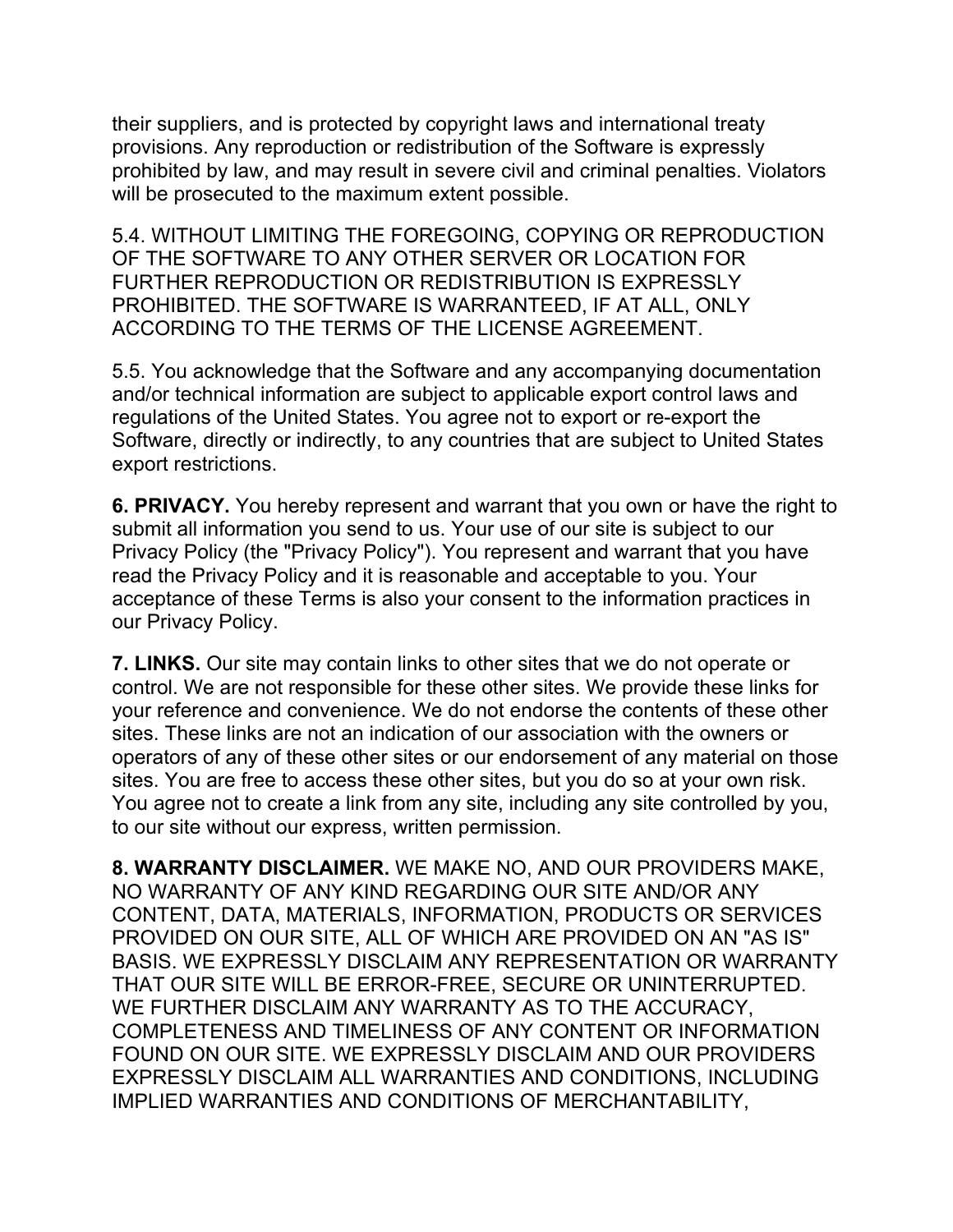FITNESS FOR A PARTICULAR PURPOSE, TITLE, NON-INFRINGEMENT, AND THOSE ARISING BY STATUTE OR OTHERWISE IN LAW OR FROM A COURSE OF DEALING OR USAGE OF TRADE. SOME STATES DO NOT ALLOW THE DISCLAIMER OF IMPLIED WARRANTIES, SO THIS WARRANTY DISCLAIMER MAY BE LIMITED IN ITS APPLICABILITY TO YOU. CHANGES ARE PERIODICALLY ADDED TO THE INFORMATION HEREIN. WE, OUR AFFILIATES, AND/OR THEIR RESPECTIVE SUPPLIERS MAY MAKE IMPROVEMENTS AND/OR CHANGES ON THIS WEB SITE AT ANY TIME.

**9. LIMITATION OF LIABILITY.** WE WILL NOT BE, AND OUR PROVIDERS WILL NOT BE, RESPONSIBLE OR LIABLE FOR (A) ANY DAMAGES TO OR VIRUSES THAT MAY INFECT YOUR COMPUTER EQUIPMENT OR OTHER PROPERTY AS THE RESULT OF YOUR ACCESS TO, USE OF OR BROWSING IN OUR SITE OR YOUR DOWNLOADING OF ANY CONTENT, INFORMATION, MATERIALS, DATA, TEXT, IMAGES, VIDEO OR AUDIO FROM OUR SITE OR (B) ANY INJURY, LOSS, CLAIM, DAMAGE, OR ANY SPECIAL, EXEMPLARY, PUNITIVE, INDIRECT, INCIDENTAL OR CONSEQUENTIAL DAMAGES OF ANY KIND (INCLUDING, WITHOUT LIMITATION, LOST PROFITS OR LOST SAVINGS), WHETHER BASED IN CONTRACT, TORT, STRICT LIABILITY OR OTHERWISE, THAT ARISES OUT OF OR IS IN ANY WAY CONNECTED WITH (I) ANY USE OF OUR SITE OR CONTENT, DATA, MATERIALS OR INFORMATION FOUND THEREIN, (II) ANY FAILURE OR DELAY (INCLUDING, WITHOUT LIMITATION, THE USE OF OR INABILITY TO USE ANY COMPONENT OF THIS SITE FOR VEHICLE LOCATIONS), OR (III) THE PERFORMANCE OR NON PERFORMANCE BY US OR ANY PROVIDER, EVEN IF WE HAVE BEEN OR A PROVIDER HAS BEEN ADVISED OF THE POSSIBILITY OF DAMAGES TO SUCH PARTIES OR ANY OTHER PARTY. This disclaimer of liability applies to any damages or injury caused by any failure of performance, error, omission, interruption, deletion, defect, delay in operation or transmission, computer virus, communication line failure, theft or destruction or unauthorized access to, alteration of, or use of record, whether for breach of contract, tortious behavior, negligence, or under any other cause of action.

**10. DOLLAR LIMITATION.** If, despite the limitations above, we are or a Provider is found liable for any loss or damage which arises out of or is in any way connected with any of the occurrences described in such sections, then our liability and the Providers' liability will in no event exceed, in total, the sum of US \$250.00. Some states do not allow the limitation of liability, so the limitations above may not apply to you.

**11. INDEMNIFICATION.** You will defend and indemnify us and any Provider and each of our officers, directors, employees and agents from and against any